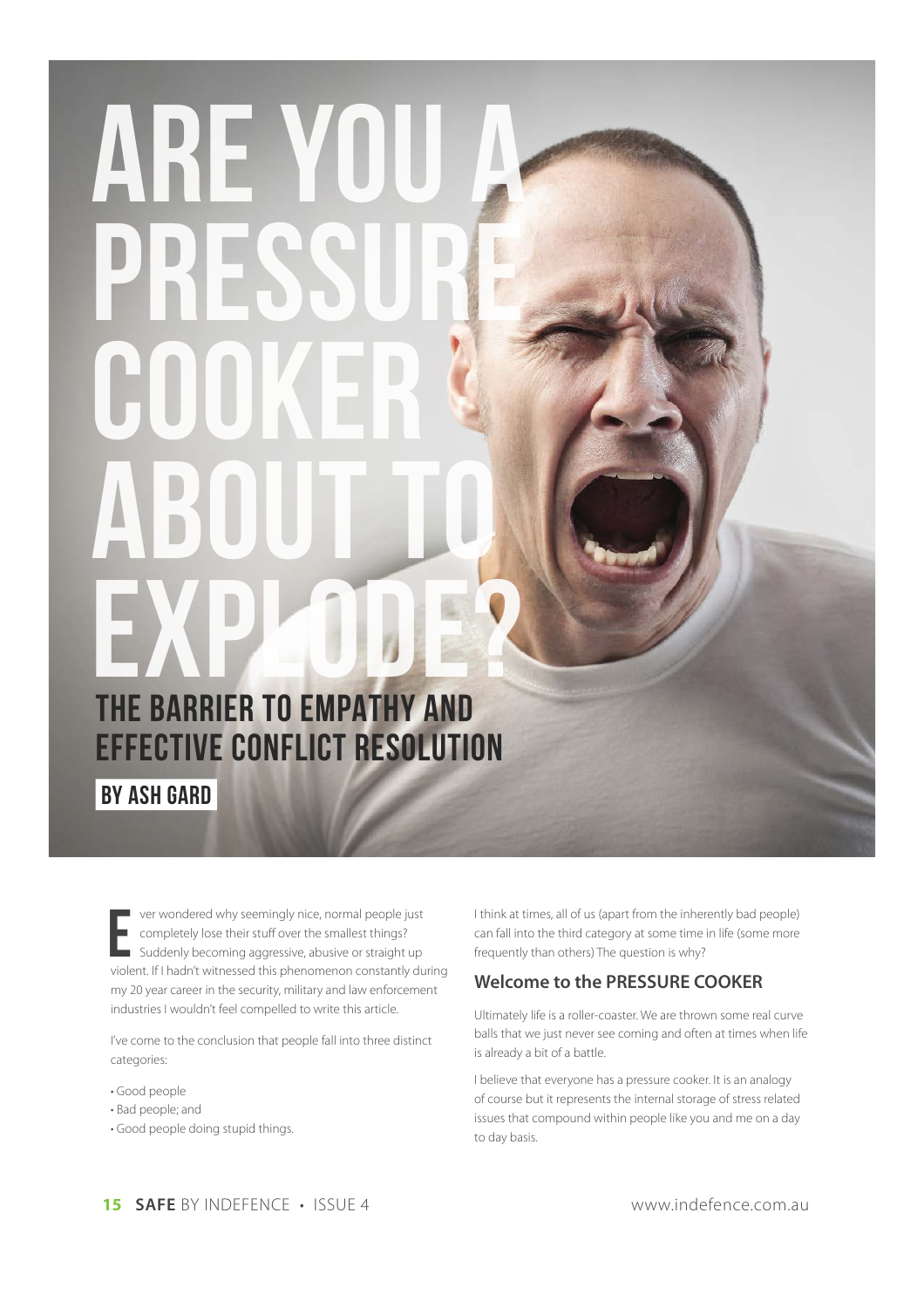Within that cooker, somewhere lays a hidden level, a tolerance level that when reached acts as a trigger. The human body is a wellequipped weapon, similar to a fully loaded firearm sitting in wait for a person to pick it up and simply pull the trigger. A cunning mind, hands, elbows, knees, feet and heads make the human body an incredibly efficient fighting machine, luckily few people are ever taught how to employ it to its full potential. My thinking is that when the pressure in the cooker approaches this tolerance level, the smallest of things can break that line triggering a catastrophic event.

## **TRIGGER LINE**

The line between the orange zone and the red zone is the tolerance level that if crossed will spark a potentially catastrophic event.

The orange zone is the level that a person will start to demonstrate to people close to them small behaviours that indicate they may have some emotional psychological issues that are starting to compound.

The green zone within the pressure cooker is the level of stress that a person can tolerate without demonstrating any overt indications that they are struggling with lifes issues.



Ever heard the expression that "he/she has a short fuse"? Think about it - maybe their "green zone" of tolerance is simply much smaller than other peoples or they are in the "Orange zone" demonstrating subconsciously to those around them that their pressure cooker is about to explode. Either way, left unattended it is certain that a meltdown of some sort will occur in the near future that may have a dramatic effect on those around them.



Average Tolerance but shows indicators early



late

High Tolerance but shows indicators



Average Tolerance but shows no indicators



High Tolerance but shows no indicators



Low Tolerance but shows indicators



Low Tolerance but shows no indicators "Short Fuse"





**16 SAFE** BY INDEFENCE • ISSUE 4 www.indefence.com.au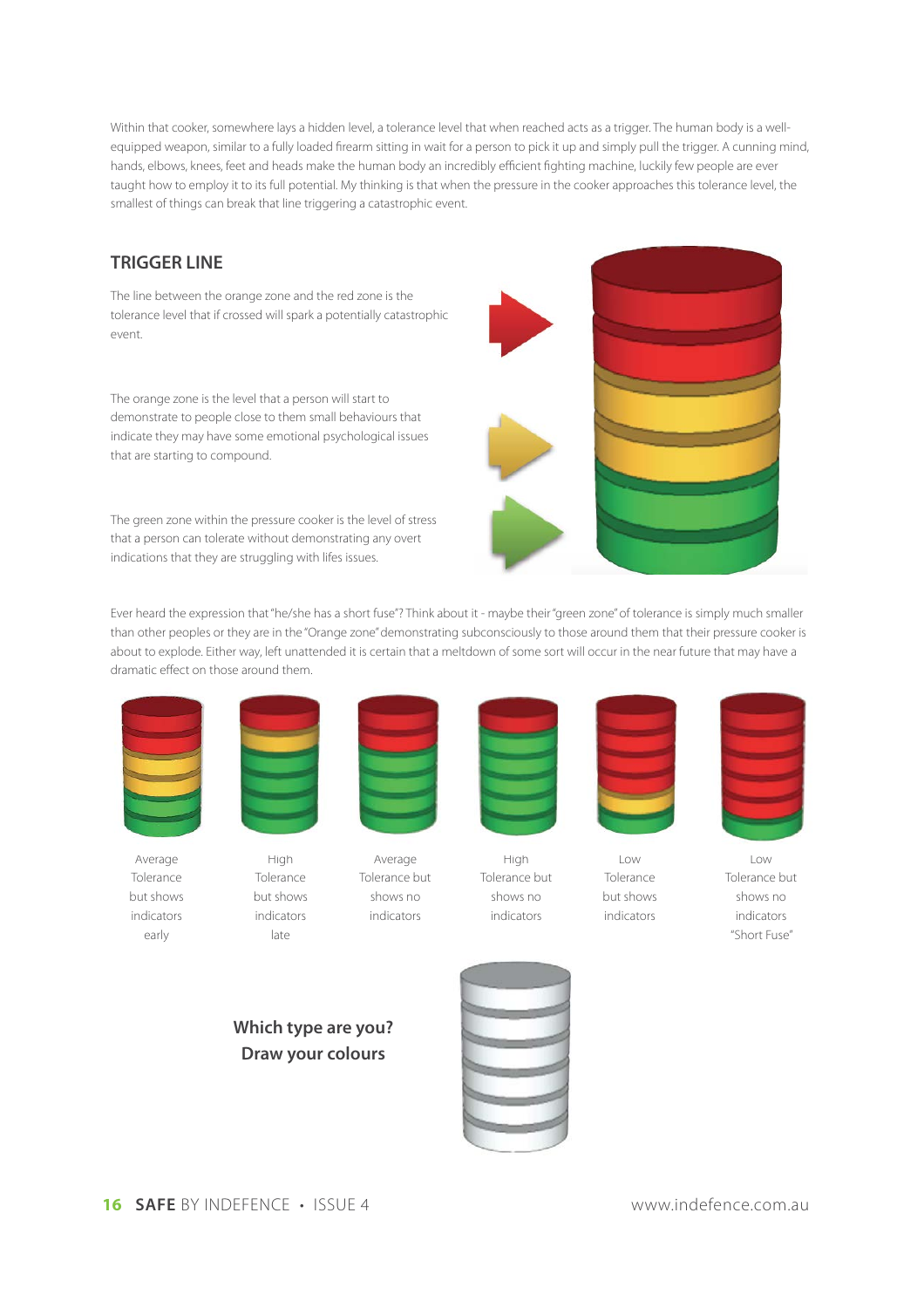Ultimately we are talking about empathy - your ability to understand why someone is acting in a particular way. By taking a moment and stepping into their shoes, seeing it from their perspective, you are arming yourself with knowledge to approach the situation from an angle that is conducive to resolving conflict effectively.

In any conflict their are at least two personalities, two people seeing the world through their own unique set of eyes with a unique database of knowledge built over a life time based on their own personal experiences.

What makes us so human is that none of us have the same database of knowledge or facts. It is impossible, without empathy, to share the same opinion simply because we haven't collected the same data in order to draw similar conclusions.

Therefore conflict resolution is an exercise in collecting data, understanding facts from fiction and using that data to achieve a symbiotic result that allows all parties to walk away feeling listened to, respected and with their dignity intact.

Your attitude has a massive effect on the way the conflict plays out. A,re you listening to the other person? or just repeating the same information over and over again, based on your own knowledge database and assumptions, while thinking this person just doesn't get it. Are you refusing to collect data from the other person so that you can make an appropriate and educated decision? Are you being arrogant…..

Is your pressure cooker so full of rubbish that you can't or won't treat people with dignity and respect? Yep thats right…. I am asking you if your PRESSURE COOKER is at capacity and and needs to be released. Most people see the faults in others but fail to see how their attitude makes it impossible to find resolution.

At the age of 20 i had a really tough break up, my first really, and it knocked me for six big time. I was moping around feeling sorry for myself oblivious to everyone around me. One morning I went into work (a pizzeria ) and as I entered the shop I walked past "Basty", a German exchange student that worked as a delivery driver. Trying to be nice I said "Morning Basty how are ya mate" and kept walking out the back to the kitchen.

Suddenly I heard the door slam behind me and as I turned here is Basty, red in the face, staring at me yelling STOP, JUST F#\$%ING STOP…. It really startled me. I honestly thought he was going to hit me…. I thought he was crazy.

As it turned out he explained that everyday I walk past him saying "Hi" and asking how he was going, but not once did I ever



stop and actually listen for his response. "In Germany if we ask someone a question we respect them and wait for a reply" he said… "not keep walking. If you don't care just say hello… don't ask me how I'm feeling".

WOW I had no idea that I was disrespecting him everyday for 6 months. His perspective and mine were totally, universally different. In his rage he took the opportunity to continue to vent his opinion and commented on my recent break up. "Get over yourself" he said. "You are walking around with your tail between your legs like a dog. You are bringing everyone down and its not that we don't care its just 3 moths later you need to move on".

My god really, he just said that, is what i was thinking but the next thing that came out of his mouth changed me forever.

"You are not the only person with issues, EVERYONE SUFFERS PAIN BUT MISERY IS AN OPTION……That was a light bulb moment for me. Firstly you gotta love Germans for their frankness lol, but his words resonated with me and have helped me constantly throughout my life.

How you ask…. well when things don't go to plan I take a moment to be mindful.

I ask myself how I feel and and what options I have to help me move on. Its made me take full responsibility for me, and realise that I need to be my own best friend and choose to not let life get me down and impact those around me, especially my kids.

So I ask again, what level is your pressure cooker? Do a quick self assessment and draw a line on the pressure gauge that indicates your current level of frustration.